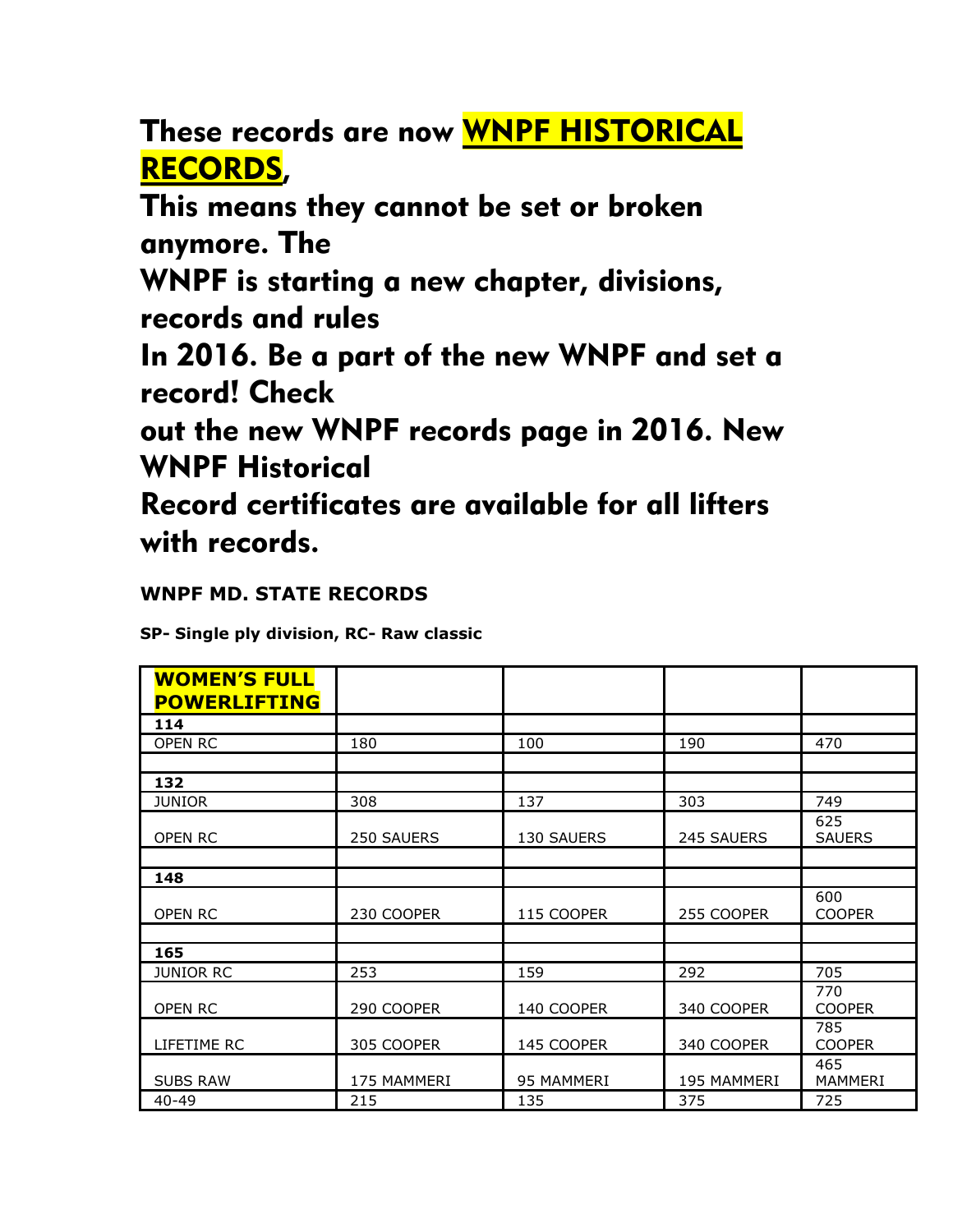| 181                |                |                   |             |               |
|--------------------|----------------|-------------------|-------------|---------------|
|                    |                |                   |             | 480           |
| <b>SUBS RAW</b>    | 175 MAMMERI    | 80 MAMMERI        | 225 MAMMERI | MAMMERI       |
|                    |                |                   |             | 795           |
| OPEN RC            | 305 COOPER     | 145 COOPER        | 345 COOPER  | <b>COOPER</b> |
| 45-49              | 340            | 175               | 375         | 875           |
| <b>SHW</b>         |                |                   |             |               |
| $17 - 19$          | 340 PUSEY      | 205 PUSEY         | 320 PUSEY   | 865 PUSEY     |
|                    |                |                   |             |               |
|                    |                |                   |             |               |
|                    |                |                   |             |               |
| <b>WOMEN</b>       |                | <b>WOMEN</b>      |             |               |
| <b>BENCH PRESS</b> |                | <b>DEADLIFT</b>   |             |               |
| 97                 |                | 105               |             |               |
| $13 - 16$          | 95             | <b>OPEN</b>       | 135         |               |
|                    |                | <b>OPEN RAW</b>   | 135         |               |
| 114                |                |                   |             |               |
| 40-44 RAW          | 110 MILLER     |                   |             |               |
| <b>OPEN RAW</b>    | 170 MILLER     | 114               |             |               |
| <b>SUBS RAW</b>    | 110 ROE        | <b>OPEN RAW</b>   | 305 MILLER  |               |
|                    |                |                   |             |               |
| 123                |                | 123               |             |               |
| <b>OPEN RAW</b>    | 175 SALAFIA    | <b>OPEN</b>       | 240         |               |
|                    |                | <b>SUBS</b>       | 240         |               |
| 132                |                | <b>JUNIOR RAW</b> | 365         |               |
| <b>JUNIOR RAW</b>  | 135 VILLANUEVA |                   |             |               |
|                    |                | 165               |             |               |
|                    |                |                   |             |               |
| 148                | 80             | LIFETIME RAW      | 345 COOPER  |               |
| SPECIAL OLYM       |                |                   |             |               |
|                    |                |                   |             |               |
| 165                |                | <b>SHW</b>        |             |               |
| <b>OPEN RAW</b>    | 150            | LIFETIME RAW      | 325 RIVERS  |               |
|                    |                |                   |             |               |
| 181                |                |                   |             |               |
| <b>SUBS</b>        | 180            |                   |             |               |
| <b>SUBS RAW</b>    | <b>120 ORR</b> |                   |             |               |
| <b>OPEN RAW</b>    | 135 COOPER     |                   |             |               |
|                    |                |                   |             |               |
|                    |                | <b>POWERCUR</b>   |             |               |
| <b>SHW</b>         |                | П                 |             |               |
| SPECIAL OLYM.      | 70             | 114               |             |               |
| <b>SUBS RAW</b>    | 180            | 40-49             | 86 MILLER   |               |
|                    | 200 DACOSTA-   |                   |             |               |
| LIFETIME RAW       | PAUL           |                   |             |               |
| 40-44 RAW          | <b>125 ORR</b> | 123               |             |               |
|                    |                | <b>OPEN</b>       | 75 SALAFIA  |               |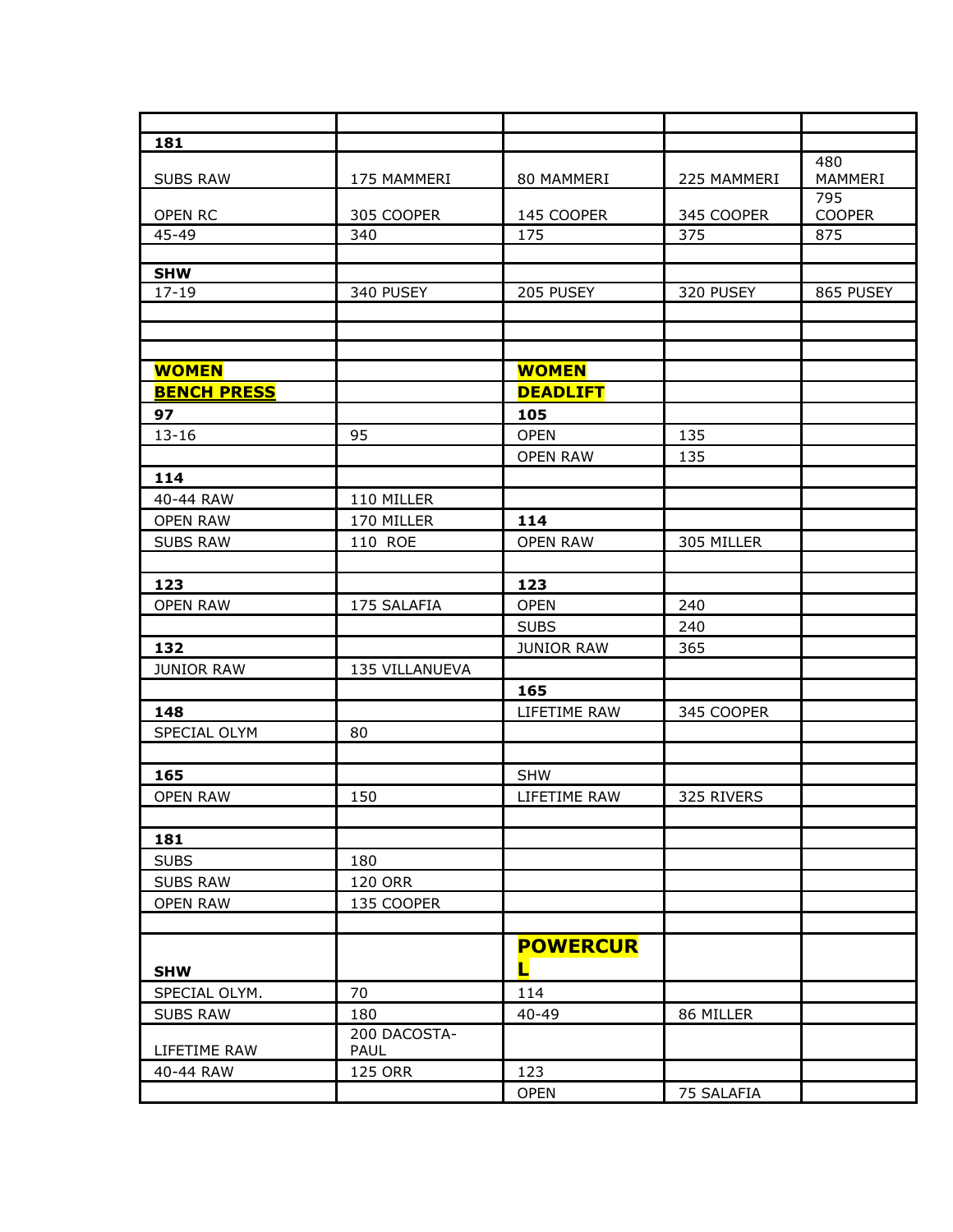| <b>BENCH FOR REPS</b> |                 |                     |                 |                   |
|-----------------------|-----------------|---------------------|-----------------|-------------------|
| 123                   |                 | <b>SHW</b>          |                 |                   |
|                       | SALAFIA-        |                     | 90 DACOSTA-     |                   |
| <b>OPEN</b>           | 56 REPS         | <b>OPEN</b>         | PAUL            |                   |
| <b>SHW</b>            |                 |                     |                 |                   |
|                       | 24- DACOSTA-    |                     |                 |                   |
| POLICE/F/M            | <b>PAUL</b>     |                     |                 |                   |
| <b>MEN</b>            |                 |                     |                 |                   |
| <b>FULL MEET-</b>     |                 |                     |                 |                   |
| <b>POWERLIFTING</b>   | <b>SQUAT</b>    | <b>BENCH</b>        | <b>DEADLIFT</b> | <b>TOTAL</b>      |
| 114                   |                 |                     |                 |                   |
|                       | 85              |                     |                 | 300               |
| $11 - 12$             | <b>DANTZLER</b> | 60 DANTZLER         | 155 DANTZLER    | <b>DANTZLER</b>   |
|                       |                 |                     |                 |                   |
| 132                   |                 |                     |                 |                   |
|                       |                 |                     | 355             | 795               |
| 17-19 RAW             | 255 MOHAMMED    | <b>185 MOHAMMED</b> | MOHAMMED        | MOHAMMED          |
|                       |                 |                     |                 |                   |
| 148<br>13-16 RC       |                 |                     |                 |                   |
| $17 - 19$             | 225<br>405      | 180<br>235          | 405<br>375      | 810<br>1015       |
| OPEN RC               | 405 SESAY       | 265 SESAY           | 495 SESAY       | <b>1165 SESAY</b> |
| <b>OPEN RAW</b>       | 385 JAMES       | 225 JAMES           | 480 JAMES       | 1090 JAMES        |
|                       |                 |                     |                 | 1020              |
| 45-49 RAW             | 290 CLEMONS     | 280 CLEMONS         | 450 CLEMONS     | <b>CLEMONS</b>    |
|                       |                 |                     |                 |                   |
| 165                   |                 |                     |                 |                   |
| 13-16 RAW             | 275 SMITH       | 185 SMITH           | 275 SMITH       | 735 SMITH-        |
| 13-16 RC              | 320 AMITH       | 195 SMITH           | 320 SMITH       | 835 SMITH         |
| 17-19 RC              | 374             | 325                 | 396             | 1074              |
| 55-59                 | 225             | 170                 | 310             | 705               |
| <b>JUNIOR RC</b>      | 300             | 280                 | 475             | 1055              |
|                       |                 |                     | 425             | 1030              |
| <b>JUNIOR RAW</b>     | 335 MOHAMMED    | 270 MOHAMMED        | MOHAMMED        | MOHAMMED          |
|                       |                 |                     |                 | 1110              |
| LIFETIME RC           | 360 JOHNSON     | 250 JOHNSON         | 500 JOHNSON     | <b>JOHNSON</b>    |
| SUBS RC               | 485             | 320                 | 450             | 1255              |
| 181                   |                 |                     |                 |                   |
| $40 - 44$             | 455             | 290                 | 455             | 1200              |
|                       |                 |                     |                 | 1175              |
| 45-49 RAW             | 405 WILLIAMS    | 320 WILLIAMS        | 450 WILLIAMS    | <b>WILLIAMS</b>   |
| <b>OPEN</b>           | 570             | 440                 | 530             | 1540              |
| OPEN RC               | 440 HARRELL     | 355                 | 565             | 1355              |
|                       |                 |                     |                 | 1090              |
| POLICE/FIRE RC        | 325 DOERING     | 310 DOERING         | 455 DOERING     | <b>DOERING</b>    |
|                       |                 |                     |                 |                   |
| 198                   |                 |                     |                 |                   |
| <b>JUNIOR RAW</b>     | 415 MILBY       | 285 MILBY           | 500 MILBY       | 1200 MILBY        |
| OPEN RC               | 475             | 370                 | 615             | 1460              |
| <b>OPEN</b>           | 615             | 415                 | 645             | 1660              |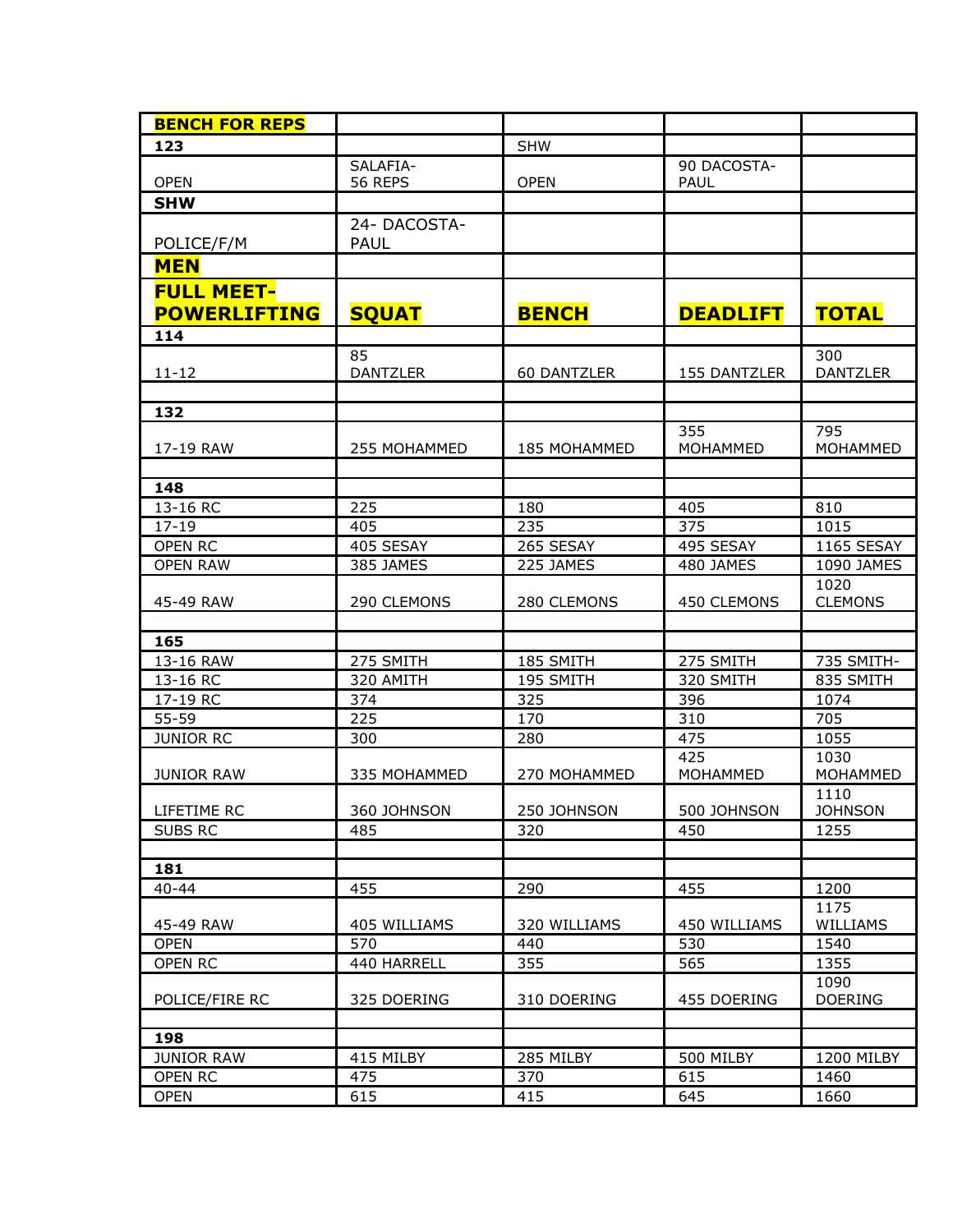| <b>SUBS RC</b>        | 450           | 315           | 415              | 1180                   |
|-----------------------|---------------|---------------|------------------|------------------------|
|                       |               |               |                  | 1250                   |
| 50-54 (RC)            | 440 WILLIAMS  | 330 WILLIAMS  | 480 WILLIAMS     | WILLIAMS               |
|                       |               |               |                  |                        |
| 220                   |               |               |                  |                        |
| 13-16 RC              | 275 PEPPER    | 170 PEPPER    | 300 PEPPER       | 745 PEPPER             |
| 17-19 RC              | 280           | 170           | 370              | 820                    |
| $40 - 44$             | 450           | 360           | 570              | 1380                   |
| <b>OPEN</b>           | 480           | 415           | 550              | 1445                   |
| OPEN RC               | 460           | 315           | 550 DAVIS        | 1275 DAVIS             |
| <b>SUBS RC</b>        | 350           | 245           | 405              | 1000                   |
|                       |               |               |                  |                        |
| 242                   |               |               |                  |                        |
| 17-19 RC              | 280 PEPPER    | 190 PEPPER    | 350 PEPPER       | 820 PEPPER             |
| LIFETIME              | 617 COOPER    | 441 COOPER    | 733 COOPER       | 1791<br><b>COOPER</b>  |
|                       |               |               |                  | 1725-                  |
| LIFETIME RC           | 584- COOPER   | 391-COOPER    | 749-COOPER       | <b>COOPER</b>          |
| <b>OPEN</b>           | 620- COOPER   | 450-COOPER    | 760-COOPER       | 1830-<br><b>COOPER</b> |
|                       |               |               |                  | 1725-                  |
| OPEN RC               | 584- COOPER   | 391-COOPER    | 749-COOPER       | <b>COOPER</b>          |
|                       |               |               | 535              | 1275                   |
| <b>SUBS RAW</b>       | 465 STRASSNER | 275 STRASSNER | <b>STRASSNER</b> | <b>STRASSNER</b>       |
|                       |               |               |                  | 1525-                  |
| SUBS RC               | 550 DAVIS     | 380-DAVIS     | 605-DAVIS        | <b>DAVIS</b>           |
|                       |               |               |                  | 1125<br><b>MENDAT</b>  |
| <b>NOVICE RC</b>      | 370 MENDAT    | 285 MENDAT    | 470 MENDAT       |                        |
| 275                   |               |               |                  |                        |
| 13-16 RC              | 300           | 200           | 400              | 900                    |
| 17-19 RC              | 335 FISHER    | 165 FISHER    | 385 FISHER       | 885 FISHER             |
|                       |               |               |                  | 1725                   |
| 40-44 RC              | 590 COOPER    | 390 COOPER    | 745 COOPER       | <b>COOPER</b>          |
|                       |               |               | 545              | 1155                   |
| 40-44 RAW             | 475 HADDAWAY  | 135 HADDAWAY  | <b>HADDAWAY</b>  | <b>HADDAWAY</b>        |
| 50-54 RC              | 410           | 325           | 455              | 1140                   |
|                       |               |               |                  | 1790                   |
| LIFETIME RC           | 640 BUSH      | 440 BUSH      | 740 COOPER       | <b>COOPER</b>          |
| <b>OPEN</b>           | 705           | 479           | 683              | 1868                   |
|                       |               |               | 550              | 1405                   |
| <b>OPEN RAW</b>       | 505 HADDAWAY  | 365 HADDAWAY  | HADDAWAY         | <b>HADDAWAY</b>        |
| OPEN RC               | 640 BUSH      | 440 BUSH      | 710 BUSH         | 1790 BUSH              |
| <b>SUBS</b>           | 710           | 415           | 655              | 1780                   |
|                       |               |               |                  |                        |
| 300<br><b>OPEN RC</b> | 640 BUSH      | 425 BUSH      | 675 BUSH         | 1740 BUSH              |
|                       |               |               |                  |                        |
|                       |               |               |                  |                        |
| <b>SHW</b>            |               |               | 450              | 1080                   |
| 17-19 RC              | 405 EVERNGAM  | 225 EVERNGAM  | <b>EVERNGAM</b>  | <b>EVERNGAM</b>        |
| OPEN RC               | 640 BUSH      | 425 BUSH      | 675 BUSH         | 1740 BUSH              |
|                       |               |               |                  |                        |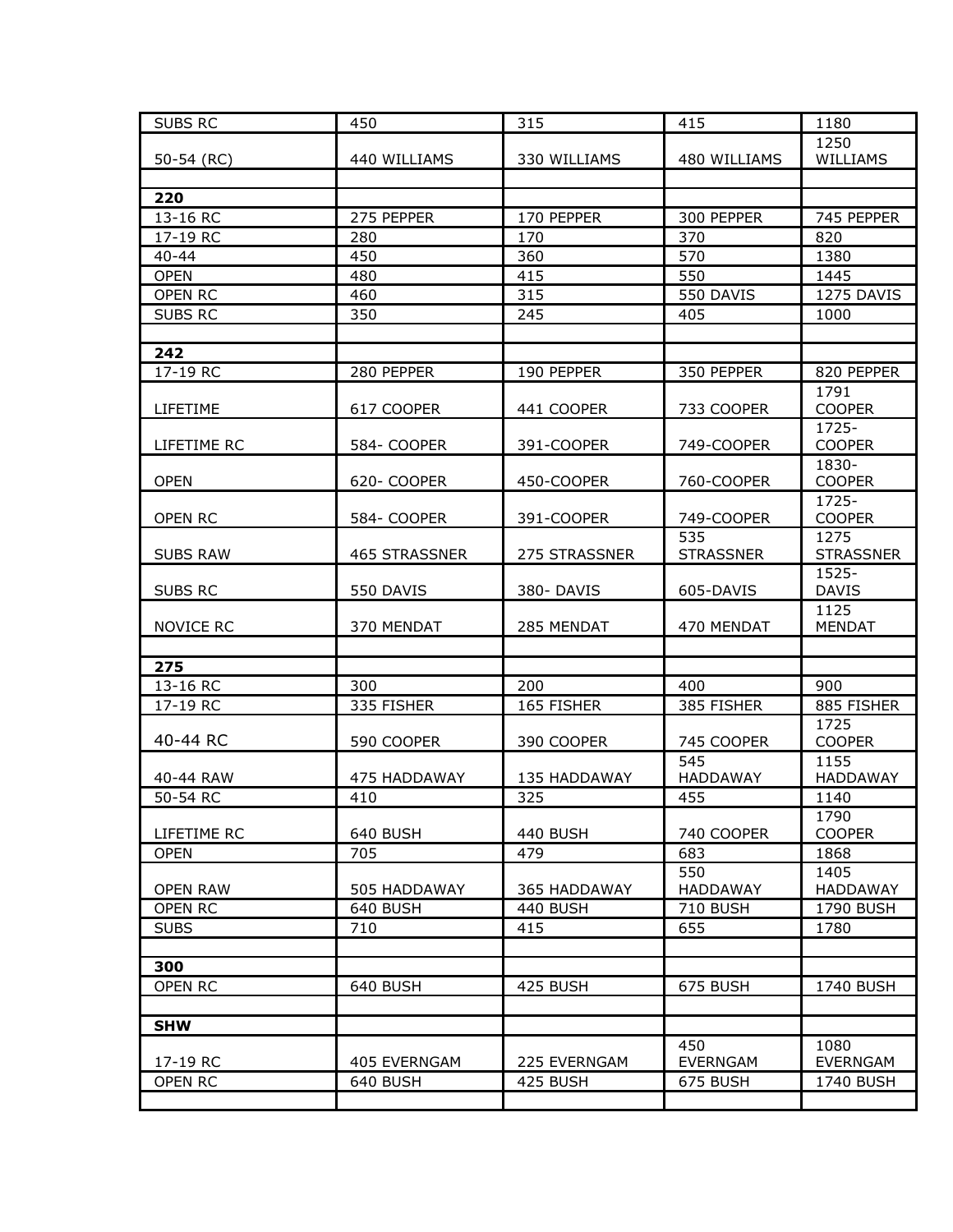| <b>BENCH PRESS</b><br><b>ONLY</b> |              | <b>DEADLIFT</b><br><b>ONLY</b> |                            |
|-----------------------------------|--------------|--------------------------------|----------------------------|
|                                   |              | 60                             |                            |
|                                   |              | YOUTH 9-10                     | 80-COOPER                  |
|                                   |              |                                |                            |
| 100                               |              | 100                            |                            |
|                                   |              |                                | $150 -$                    |
| YOUTH                             | 60-DANTZLER  | YOUTH                          | <b>DANTZLER</b>            |
|                                   |              | 114                            |                            |
| 114                               |              | 11-12 RAW                      | $165 -$<br><b>DANTZLER</b> |
| 11-12 RAW                         | 70 DANTZLER  | 13-16 RAW                      | $181 -$<br><b>DANTZLER</b> |
| 13-16 RAW                         | 85 LEWIS     | LIFETIME RAW                   | $181 -$<br><b>DANTZLER</b> |
|                                   |              |                                |                            |
| 123                               |              | 123                            |                            |
| 45-49 RAW                         | 175          | <b>JUNIOR</b>                  | 400<br><b>FERGUSON</b>     |
| 45-49                             | 215          | <b>OPEN</b>                    | 400<br><b>FERGUSON</b>     |
| POLICE RAW                        | 260          |                                |                            |
| <b>OPEN RAW</b>                   | 260          | 132                            |                            |
| LIFETIME                          | 270 CINTRON  | <b>OPEN RAW</b>                | 190-<br><b>DANTZLER</b>    |
|                                   |              |                                |                            |
| 132                               |              | 148                            |                            |
| SPECIAL OLYMPIAN                  | 130          | <b>OPEN RAW</b>                | 505 SESAY                  |
|                                   |              | 13-16 RAW                      | 231 DANTZLER               |
|                                   |              | 45-49 RAW                      | 450 CLEMONS                |
| 148                               |              |                                |                            |
| 17-19 RAW                         | 275          | 165                            |                            |
| <b>OPEN RAW</b>                   | 295 SESAY    | 13-16 RAW                      | 236 DANTZLER               |
| $40 - 44$                         | 320- MUELLER | 55-59                          | 310                        |
| 40-44 RAW                         | 315- MUELLER | 35-39 RAW                      | 470 JOHNSON                |
| 45-49 RAW                         | 280 CLEMONS  |                                |                            |
| 55-59 RAW                         | 225 GRIFFITH | 181                            |                            |
| 165                               |              | 13-16 RAW                      | 325                        |
| $13 - 16$                         | 195 SMITH    | LIFETIME RAW                   | 515- JOHNSON               |
| 55-59                             | 170          | <b>OPEN</b>                    | 600 GREEN                  |
| SPECIAL OLYMPIAN                  | 165          | <b>OPEN RAW</b>                | 560 DUNGEY                 |
| <b>OPEN</b>                       | 325          | $40 - 44$                      | 600 GREEN                  |
|                                   |              | 60-64 - RAW                    | 400                        |
| 181                               |              | 65-69 RAW                      | 405 JENKINS                |
| <b>OPEN</b>                       | 385          | 65-69                          |                            |
| <b>OPEN RAW</b>                   | 375 RAMSEY   | 70-74                          | 445 JENKINS<br>445 JENKINS |
|                                   |              |                                |                            |
| $40 - 44$                         | 315          | 70-74 RAW                      | 445 JENKINS                |
| <b>OPEN RAW</b>                   | 365 RAMSEY   | POLICE/F/M RAW                 | 560 DUNGEY                 |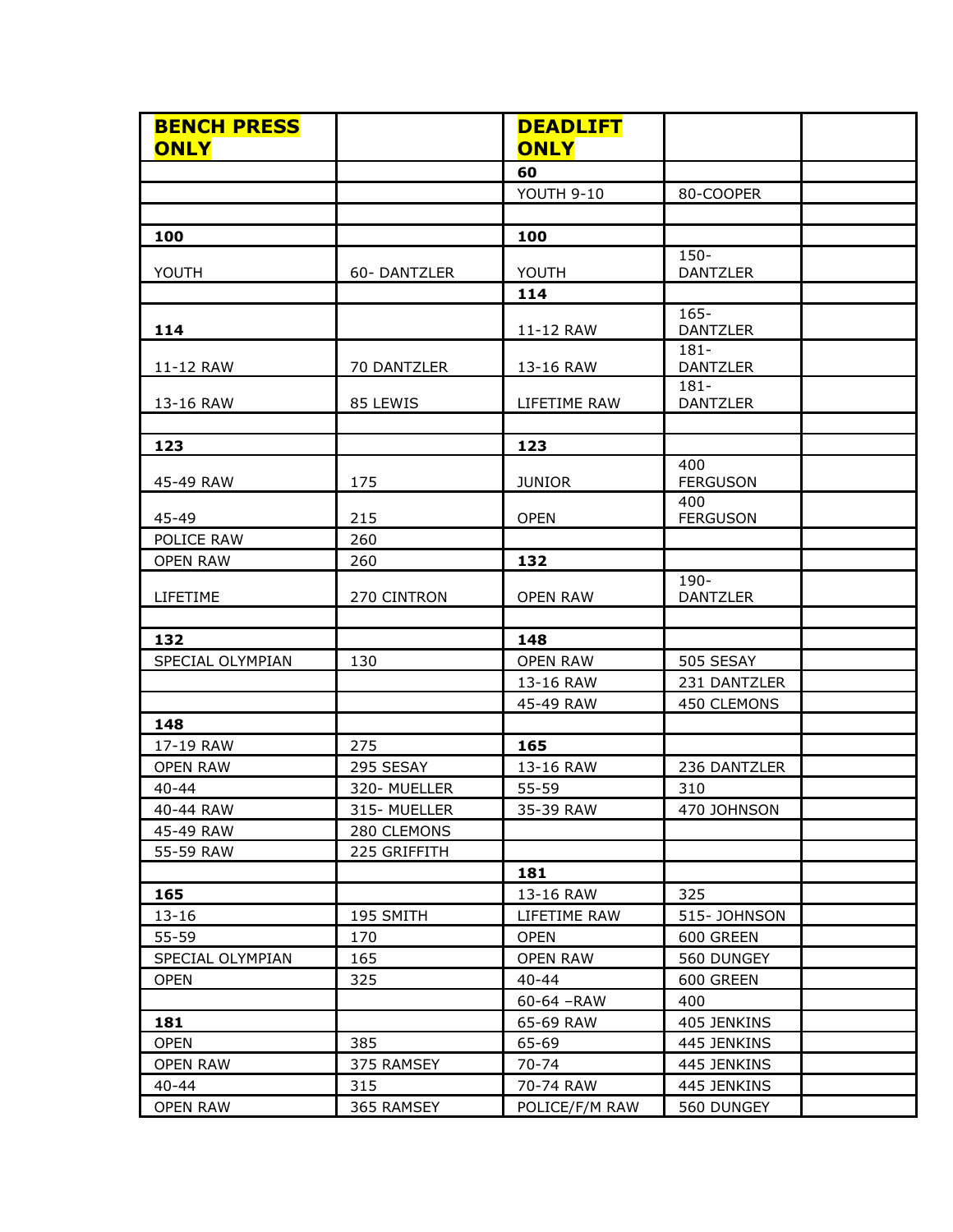| <b>NOVICE RAW</b> | 210 THOMAS    |                   |                        |
|-------------------|---------------|-------------------|------------------------|
|                   |               |                   |                        |
| 198               |               | 198               |                        |
| <b>SUBS RAW</b>   | 380 TWYMAN    | 35-39             | 570                    |
| <b>SUBS</b>       | 340           | <b>OPEN</b>       | 480                    |
| <b>OPEN RAW</b>   | 355           | 17-19 RAW         | 331 WETZEL             |
| <b>OPEN</b>       | 445           | 13-16 RAW         | 275 DANTZLER           |
| <b>JUNIOR RAW</b> | 315           | 50-54 RAW         | 480 WILLIAMS           |
| $40 - 44$         | 350           | 60-64 RAW         | 390 MURRAY             |
| 45-49             | 300 SMITH     | POLICE/F/M RAW    | 505 EDELEN             |
| 50-54 RAW         | 305 LEE       |                   |                        |
| $50 - 54$         | 350           | 220               |                        |
| 60-64 RAW         | 230 MURRAY    | <b>SUBS</b>       | 485                    |
| 60-64             | 300           | $40 - 44$         | 400                    |
| 75-79 RAW         | 237           | 40-44 RAW         | 500<br><b>MATTHEWS</b> |
|                   |               | <b>OPEN RAW</b>   | 451<br>WASSENIUS       |
|                   |               |                   |                        |
|                   |               |                   |                        |
|                   |               |                   |                        |
|                   |               | 242               |                        |
| 220               |               | 45-49             | 550                    |
| <b>OPEN</b>       | 515           | <b>OPEN RAW</b>   | 635                    |
| <b>JUNIOR</b>     | 320           | LIFETIME RAW      | 760 COOPER             |
| LIFETIME RAW      | 314 SMITH     | <b>OPEN</b>       | 745 COOPER             |
| OPEN (SP)         | 290 SHAKARIAN | <b>OPEN RAW</b>   | 455 SHUM               |
| <b>OPEN RAW</b>   | 314 SMITH     |                   |                        |
| SPEC. OLYMPIAN    | 95            | 275               |                        |
| 50-54 RAW         | 405           | 40-44 RAW         | 710 COOPER             |
| 35-39             | 515           | $50 - 54$         | 450                    |
| $40 - 44$         | 520           | LIFETIME RAW      | 800 COOPER             |
| 40-44 RAW         | 350 J.SMITH   | <b>OPEN RAW</b>   | 800 COOPER             |
| 45-49 RAW         | 325 SMITH     |                   |                        |
| 45-49 (SP)        | 315 SMITH     | 300               |                        |
| 45-49             | 325 SMITH     | 60-69 RAW         | 550 SCHNEPF            |
|                   |               |                   |                        |
|                   |               | <b>SHW</b>        |                        |
|                   |               | <b>OPEN RAW</b>   | 600 MEJIAS             |
| 242               |               | <b>JUNIOR RAW</b> | 501 SIMMONS            |
| LIFETIME          | 500 BROWN     | <b>NOVICE RAW</b> | 501 SIMMONS            |
| 65-69             | 330           |                   |                        |
|                   |               | <b>POWERCUR</b>   |                        |
| $50 - 54$         | 360           | L                 |                        |
| <b>OPEN</b>       | 500 BROWN     | 114               |                        |
| 65-69 RAW         | 310           | <b>OPEN</b>       | 60 DANTZLER            |
| <b>OPEN RAW</b>   | 375           | $13 - 16$         | 60 DANTZLER            |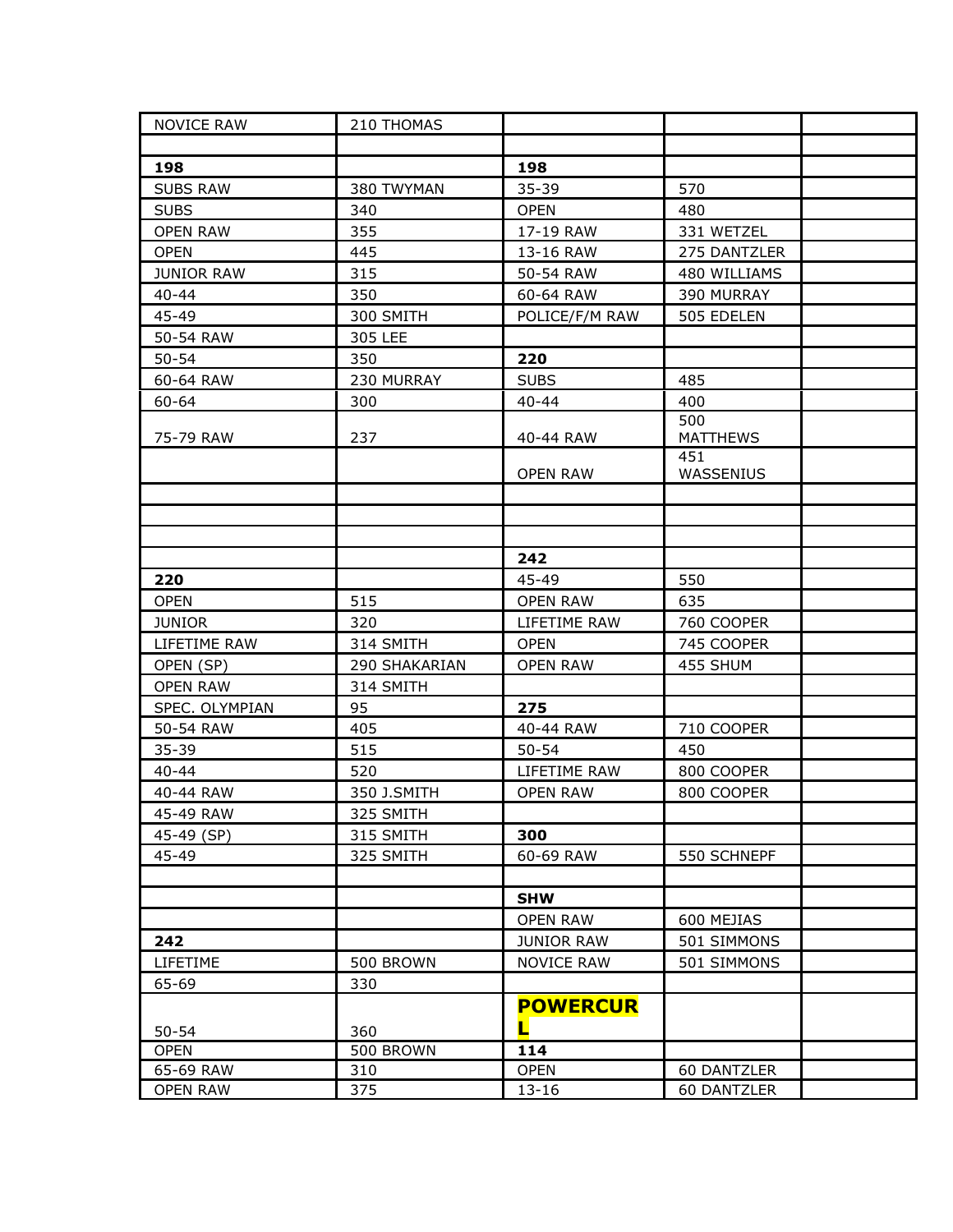| LIFETIME RAW          | 341 SMITH      |              |              |  |
|-----------------------|----------------|--------------|--------------|--|
| 45-49 RAW             | 345 SMITH      |              |              |  |
|                       |                | 132          |              |  |
| 275                   |                | <b>OPEN</b>  | 55 DANTZLER  |  |
|                       |                | $13 - 16$    | 55 DANTZLER  |  |
| <b>OPEN</b>           | 530            |              |              |  |
| <b>OPEN RAW</b>       | 460            | 148          |              |  |
| 40-44                 | 410            | $13 - 16$    | 70 DANTZLER  |  |
| 40-44 RAW             | 405 SMITH      | <b>OPEN</b>  | 160 SESAY    |  |
| $50 - 54$             | 365            | 165          |              |  |
| 70-74                 | 305 JOY        | $13 - 16$    | 76 DANTZLER  |  |
| 70-74 RAW             | 290 JOY        | <b>OPEN</b>  | 160 SESAY    |  |
| 50-54 RAW             | 375 SCHNEPH    |              |              |  |
| LIFETIME RAW          | 410 HADDAWAY   | 181          |              |  |
| 65-69 RAW             | 310 PLUMMER    | <b>OPEN</b>  | 175 WILHELM  |  |
|                       |                | 40-49        | 175 WILHELM  |  |
| 300                   |                | $13 - 16$    | 80 DANTZLER  |  |
| 40-44 RAW             | 425 ORR        |              |              |  |
| 60-64 RAW             | 350 SCHNEPF    |              |              |  |
| 65-69 RAW             | 281 PLUMMER    | 198          |              |  |
| 65-69 (SP)            | 314 PLUMMER    | $13 - 16$    | 100-DANTZLER |  |
|                       |                | $17 - 19$    | 105-DANTZLER |  |
| <b>SHW</b>            |                | $40 - 49$    | 130 TRINITE  |  |
|                       |                | 50-59        | 175 ROLLINS  |  |
| <b>OPEN RAW</b>       | 605 MEJIAS     | 60-69        | 100 MURRAY   |  |
| 45-49 RAW             | 325 MCDANIEL   | <b>OPEN</b>  | 175 ROLLINS  |  |
| 40-44 RAW             | <b>450 ORR</b> |              |              |  |
| 50-54 RAW             | 340 SULLIVAN   | 220          |              |  |
| 55-59 RAW             | 380 SCHNEPF    | <b>OPEN</b>  | 170 ROLLINS  |  |
| <b>NOVICE RAW</b>     | 341 SIMMONS    | $50 - 59$    | 170 ROLLINS  |  |
| <b>JUNIOR RAW</b>     | 341 SIMMONS    |              |              |  |
|                       |                | 242          |              |  |
|                       |                | $50 - 59$    | 175 BOSLEY   |  |
|                       |                | 40-49        | 130 LEE      |  |
|                       |                | 60-69        | 150 BOSLEY   |  |
|                       |                | 275          |              |  |
|                       |                | $50 - 59$    | 155 BOSLEY   |  |
|                       |                |              |              |  |
| <b>BENCH FOR REPS</b> |                | 300          |              |  |
| 148                   |                | 60-64 RAW    | 460 SCHNEPF  |  |
| 45-49                 | 22 CLEMONS     |              |              |  |
|                       |                | <b>SHW</b>   |              |  |
|                       |                | <b>OPEN</b>  | 220 MEJIAS   |  |
|                       |                |              |              |  |
| 181                   |                |              |              |  |
| $40 - 44$             | 22-WILHELM     |              |              |  |
| <b>OPEN</b>           | 26-RAMSEY      |              |              |  |
| POLICE                | 16-THOMAS      |              |              |  |
| <b>NOVICE</b>         | 13- THOMAS     |              |              |  |
|                       |                |              |              |  |
| 220                   |                | <b>SQUAT</b> |              |  |